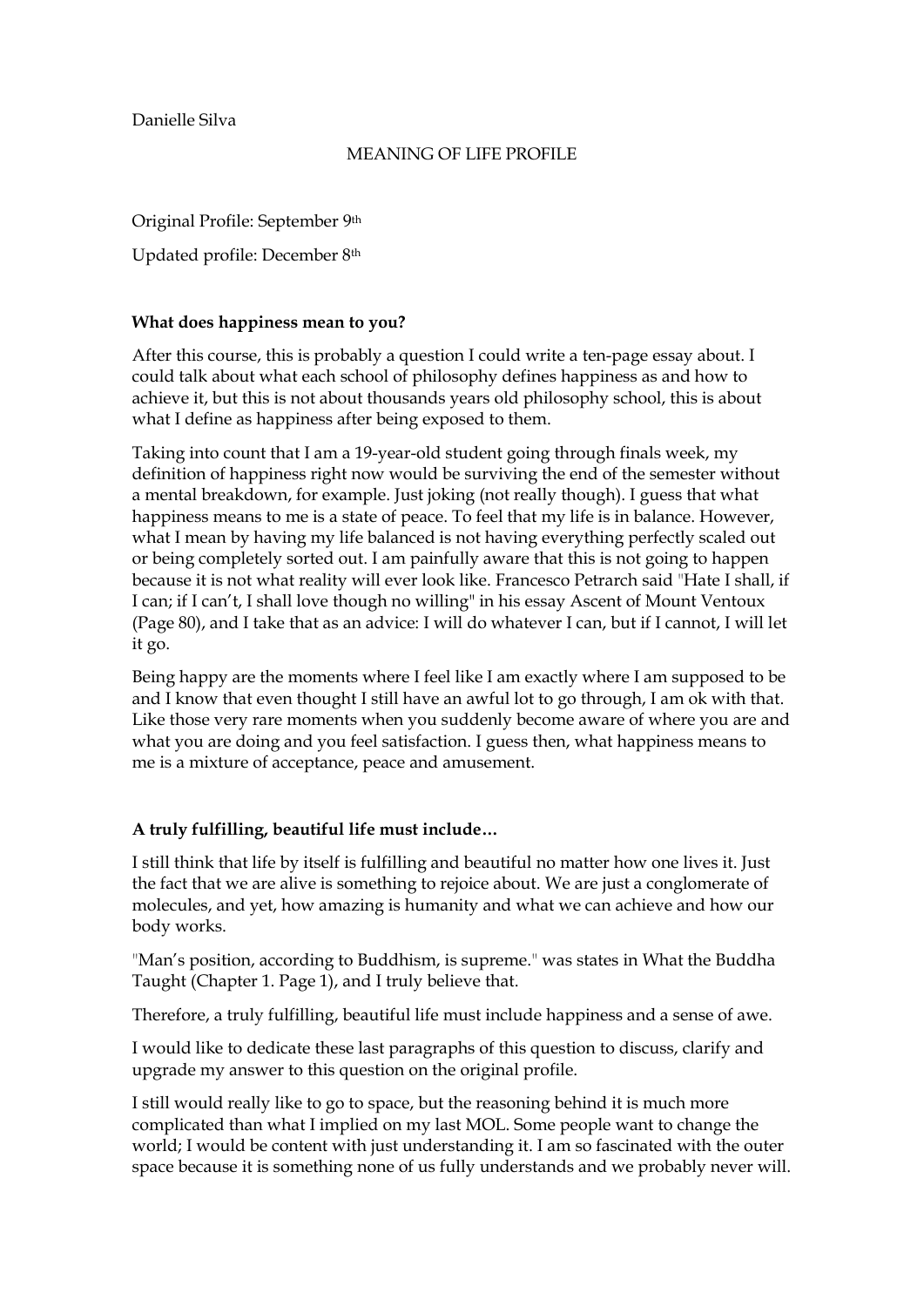I do not want to go to space, I want to understand it in the most absolute level, and for me the closest way to do it, is traveling through it; even if that mean being sucked by a black hole.

"Save all the dogs in the world." Yes, that was my answer and yes, I still stand by it. Not being considerate of all other animals, but dogs are the best living creature on the planet. Because I grew up with dogs, I am attached to them; even to my aunt's schnauzer, that is clearly the impersonation of evil. If everything were going to be sucked into oblivion by a black hole, I would save all the dogs because they are the purest creatures on earth.

Lastly, I still would like to not freak out during finals week (except it is already happening so). I guess I will have to exercise what I have learned in Taoism and just roll with it.

## **Do you agree with the idea that people are fully for where they end up in life? Why or why not?**

No one is in absolute control of anything. There is one thing I learned during my college semester is that sometimes things are out of our hands.

Take this hypothetical situation as an example. Imagine a boy was born in a middle class family; he works since a very young age because he has the dream of going to university. However, no matter how much he works, things get in the way. His father dies and the boy ends up having to provide for the family, and has no chance to go to school. It was not the boy's fault that the father died. He could not have done anything to change it. Yet, it got in the way and it was beyond his control.

Aristotle said "It is possible to fail in many ways, while to succeed is possible only in one" (Book II. Page 27), I think that applies to any situation in life. Succeeding is hard because there is only one way to do it, and sometimes, that one way is out of our control.

## **Where would you like to see yourself in about 10 years? Comment on whatever is relevant to your self-image: relationships, personal accomplishments, social status, emotional state, profession, finances, geographical location, etc…**

This is probably one of the most complicated question I have ever had to answer and yet, teachers have been asking me since I was in pre-school. Obviously I would like to have everything figured out by then, however, as I stated before, that is not going to happen. I would still like to be in touch with my family and friends, I would like to be financially stable, I would like to work with something that I like (whatever that turns out to be). I do not care about geographical locations; rather I go back to Brazil or stay in United Stated or end up in a submarine with Captain Nemo, as long as I am happy, let it be. I also don't care about status so I will take whatever comes. I would still like to travel the world.

Now, I always had a depreciative behavior towards myself, as the cliché states "I am my biggest enemy", so in 10 years from now, I would like to be more gentle with myself.